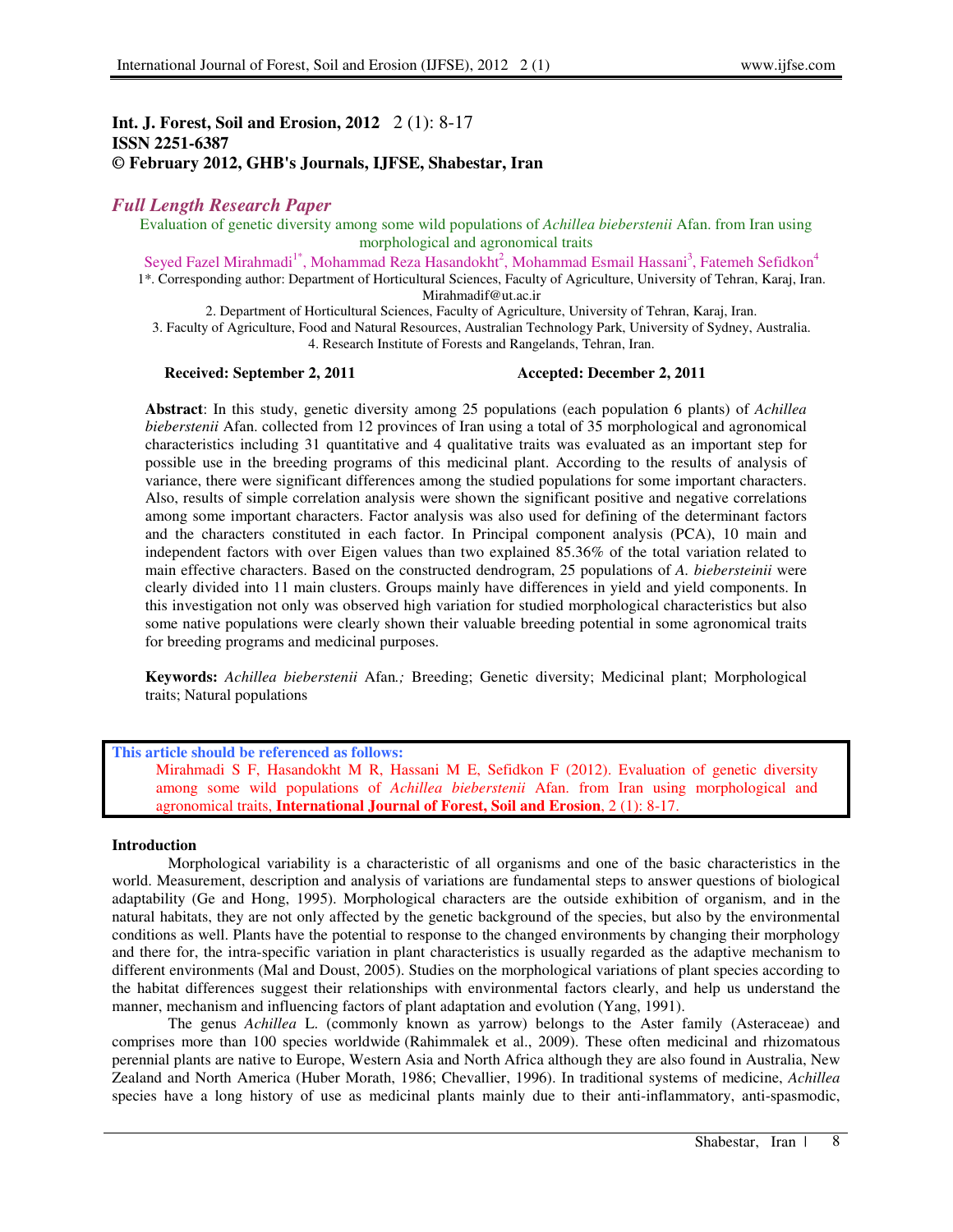diaphoretic, diuretic, carminative, tunic, vermifugal and emmenagogic properties and are used as a cure for hemorrhage, pneumonia, rheumatic and abdominal pains, stomach-ache and wounds (Zargari, 1996; Baris et al., 2006; Esmaeili et al., 2006). Nowadays, different medicinal properties of these plants such as spasmolytic, choleretic, anti-inflammatory and wound healing are documented (Benedek, 2007). In recent years, the anticancer activity of essential oils isolated from some *Achillea* species has been reported and shown that they can modulate macrophages activities (Paulo, 2005). Due to hair growth promotion property, yarrow are used in cosmetic industries for production of hair shampoos as well creams (Karlova, 2001; Lewis, 2006).

Iran represents a significant source of germplasm of different medicinal plant species, particularly for the genus *Achillea* (Zargari, 1996). In the Flora of Iran, the genus *Achillea* is represented by nineteen species, of which seven are endemic (Huber Morath, 1986). One of these species is *A. bieberstenii* Afan. which occurs naturally in many parts of the country in the central, North, Northwest, West and Northeast with the local name of "Bumadarane Zard" (Huber Morath, 1986; Mozaffarian, 1996). This plant is a perennial villose herb with 10-100 cm height and radiate heads which are borne in large dense compound corymbs on the erect stems (Huber Morath, 1986).

*A. biebersteinii* is used in folk medicin of Jordan because of its carminative properties, while in Turkey the plant is also used for abdominal pain, stomach-ache and for wound healing (Bader et al., 2003). To date, many investigations considered the volatile oil and extract of *A. biebersteinii* from the chemical constituents to biological activities points of view (Rustaiyan et al., 1998; Bader et al., 2003; Sokmen et al., 2004; Baris et al., 2006; Esmaeili et al., 2006; Kordali et al., 2009; Rahimmalek et al., 2009). Based on the results of these studies, the plant has considerable different biological activities including antibacterial, antifungal, antioxidant, insecticidal, herbicidal and wound healing.



**Figure 1.** Collection sites of studied *Achillea biebersteinii* populations. For codes see Table 1.

In Iran, most of the studies on the genus *Achillea* were done using one species originated from a limited geographical area and there is especially no comprehensive research considered variation in morphological characteristics of wild populations of *A. biebersteinii*. Since Iran is one of the important origins of genus *Achillea* and there is substantial diversity in *A. biebersteinii* plants in the country, therefore, the main aim of the present study was to expand the knowledge on morphological and agronomical characteristics of 25 populations of *A. biebersteinii* growing wild in the different parts of Iran in order to find promising populations of this species which have the potential to be use as initial materials for breeding programs.

#### **Material and methods Plant materials**

*A. biebersteinii* plants were collected at the full flowering stage from their natural habitats in different parts of Iran between April and May 2009 (Figure 1). Sites of collections were determined based on previous collections cited in Flora Iranica (Huber Morath, 1986) and local information as well. Geographical and climatic conditions of each habitat were obtained from the nearest meteorology station (Table 1). Voucher specimens of each population were deposited at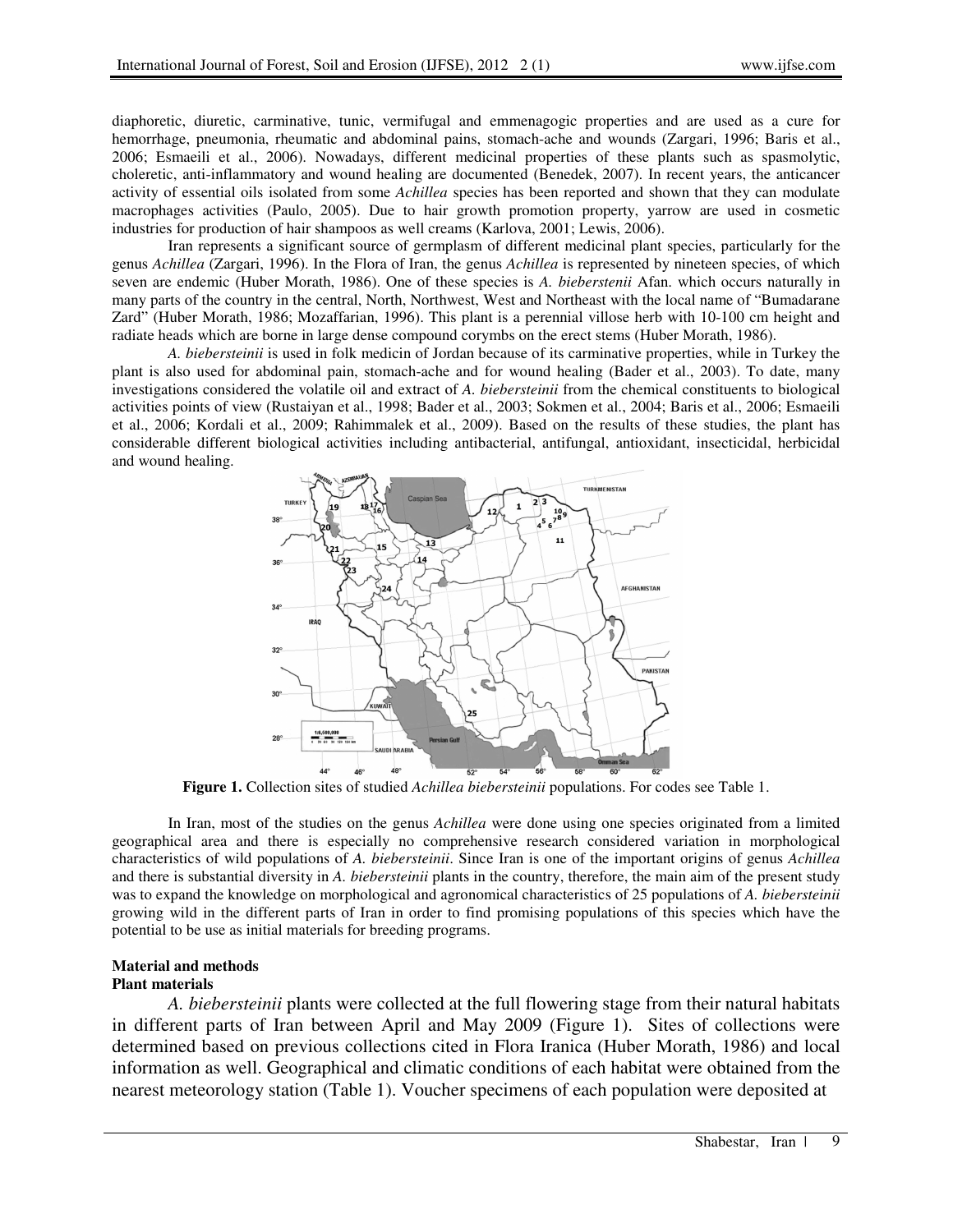|                         | Site name (origion)          | Abb.                     | Longitude | Latitude           | Altitude (m)      | ľ,             | $T_{\rm max}$   | ₫              | $H_{\rm max}$  | ${\rm H}_{\rm odd}$ | $\rm{P}_{small}$ | Sun    |
|-------------------------|------------------------------|--------------------------|-----------|--------------------|-------------------|----------------|-----------------|----------------|----------------|---------------------|------------------|--------|
|                         | Havar, North Khorasan        | Ξ                        | E57°II'   | N 37°28'           | 2980              | 6.8            | 19.7            |                | $\frac{8}{20}$ | $\mathbb{S}^4$      | 272.4            | 2714   |
| $\rightarrow$           | Golool, North Khorasan       | ğ                        | E58°11'   | N 37°37'           | $\widetilde{\Xi}$ | 6.8            | 17.5            |                |                | 0.53                | 22.              | 2714   |
|                         | Chelmir, Khorasan-e-Razavi   | 舌                        | E58°34'   | N 37°31'           | ž                 | 6.8            | 19.7            | 콤              | 0.8            | 0.58                | 272.4            | 2714   |
|                         | Adag, Khorasan-e-Razavi      | ą                        | E58°53'   | N 36"11"           | 260               | 6.7            | 21.8            |                |                | 0.49                | 239.8            | 3072.2 |
|                         | Akhlamad, Khorasan-e-Razavi  | ¥                        | E 58°59'  | N 36°11            | $\tilde{15}$      | C.7            | 21.8            | S              |                | 0.49                | 239.8            | 3072.2 |
|                         | Buzhan, Khorasan-e-Razav     | 冨                        | E59933    | N 36°61            | 3                 | 6.7            | 21.8            |                | 0.7            | \$6.0               | 239.8            | 3072.2 |
|                         | Golmakan, Khorasan-e-Razavi  | MIS                      | E59°13'   | N 36°29            | 315               | 6.6            | 20.2            | 135            | 0.69           | 0.48                | 212.6            | 2898.2 |
|                         | Azghad, Khorasan-e-Razavi    | $\lambda$                | E59°24    | N 36°19'           | 800               | 글              | $\Xi$           | 137            | 0.74           | 0.55                | 255.2            | 2892.4 |
|                         | Googl, Khorasan-e-Razavi     | S                        | E59°56    | N 36°31            | 2100              | $\overline{z}$ | $\Xi$           | 137            | 0.74           | 0.55                | 255.2            | 2892.  |
| ≌                       | Ortokand, Khorasan-e-Razavi  | O                        | E59°51'   | N 36°48'           | 1480              | $\Xi$          | $\overline{11}$ | 345            | 675            | 0.55                | 255.2            | 2892.4 |
|                         | Aman Abad, Khorasan-e-Razavi | ΧŇ                       | E 59°32'  | N 35°58'           | 210               | $\overline{z}$ | $\overline{a}$  | 137            | 0.74           | 0.55                | 255.2            | 2894.4 |
| $\overline{a}$          | Tangehgol, Golesian          | $\leftarrow$             | E55°49'   | N 37°23'           | 220               | 1.7            | 23.9            | 1.55           | 0.82           | 0.68                | 564.1            | 2439.1 |
| $\overline{\mathbf{c}}$ | Stahlsisheh, Mazandaran      | 넒                        | E51°33'   | N 36°23'           | <b>S80</b>        | 3              | 14.8            | Ξ              | $^{8}$         | 0.63                | 503.4            | 1959.4 |
| 코                       | Mohammad Shahr, Tehran       | SN                       | E 50°32'  | N 35°48'           | 료                 | 7.8            | 21.2            | $\mathfrak{B}$ | 0.69           | 747                 | 243.8            | 2959.7 |
| S.                      | Zanjan, Zanjan               | K                        | E48°45'   | N 36°30'           | <b>SED</b>        | 4              | $\frac{8}{16}$  | 0.37           | 0.75           | 0.54                | 313.1            | 2843.2 |
| $\leq$                  | Sardabeh, Ardabil            | SAR                      | E48°15'   | N 38°37'           | 1840              | 2.8            | 15.3            | 153            | 0.89           | $\overline{11}$     | 303.9            | 24543  |
| $\overline{a}$          | Meshkin Shahr, Ardebil       | NE.                      | E47°38'   | N 38°24'           | $\frac{34}{2}$    | 5.9            | 54              | 345            | 0.75           | S                   | 383.9            | 2503.2 |
| 쫀                       | Sati, Ardebil                | S                        | E47°24'   | N 38°15'           | $\frac{80}{20}$   | 5.9            | 5.4             | 345            | 6.75           | G.6                 | 383.9            | 2503.  |
| $\mathfrak{D}$          | Mishoodagh, East Azarbaijan  | Ξ                        | E45°38'   | N 38°19'           | 2450              | 6.9            | $\frac{8}{16}$  | 750            | Ē              | 0.54                | 288.9            | 2794.3 |
| 8                       | Ghasemloo, West Azarbaijan   | 품                        | E44"43'   | N 37°29'           | $\frac{40}{2}$    | 5.4            | 17.6            | 1.42           | 0.78           | 0.6                 | 耳                | 2829.3 |
| $\overline{1}$          | Piranshahr, West Azarbaijan  | 뉸                        | E45°04'   | N 36°41            | 842               | g              | 17.9            | 互              | $\overline{1}$ | 51                  | 572.7            | 2766.4 |
| $\boldsymbol{z}$        | Nenor, Kordestan             | z                        | E46°00'   | N 35°52'           | 830               | 87             | 18.6            | 适              | 0.58           | 94                  | 689.3            | 2884.6 |
| $\mathbb{Z}$            | Zaribar, Kordestan           | $\approx$                | E 46°08'  | N 35°32'           | 285               | v.             | 20.6            | 马              | 57             | 0.53                | 91.2             | 2967.9 |
| 莴                       | Elveroo, Hamedan             | $\overline{\phantom{a}}$ | E48°28'   | N <sub>34°41</sub> | 2250              | 33             | $\Xi$           | 1.36           | 0.77           | 0.54                | 316.6            | 2929.1 |
| $\mathbb{Z}$            | Firooz Abad. Fars            | h,                       | E52°37'   | N 28°48'           | [600]             | <b>G1</b>      | 26.7            | 0.36           | 0.65           | 0.49                | 416.6            | 3358.6 |

the Herbarium of Horticulture Department, Faculty of Agriculture and Natural Resources, University of Tehran, Karaj, Iran.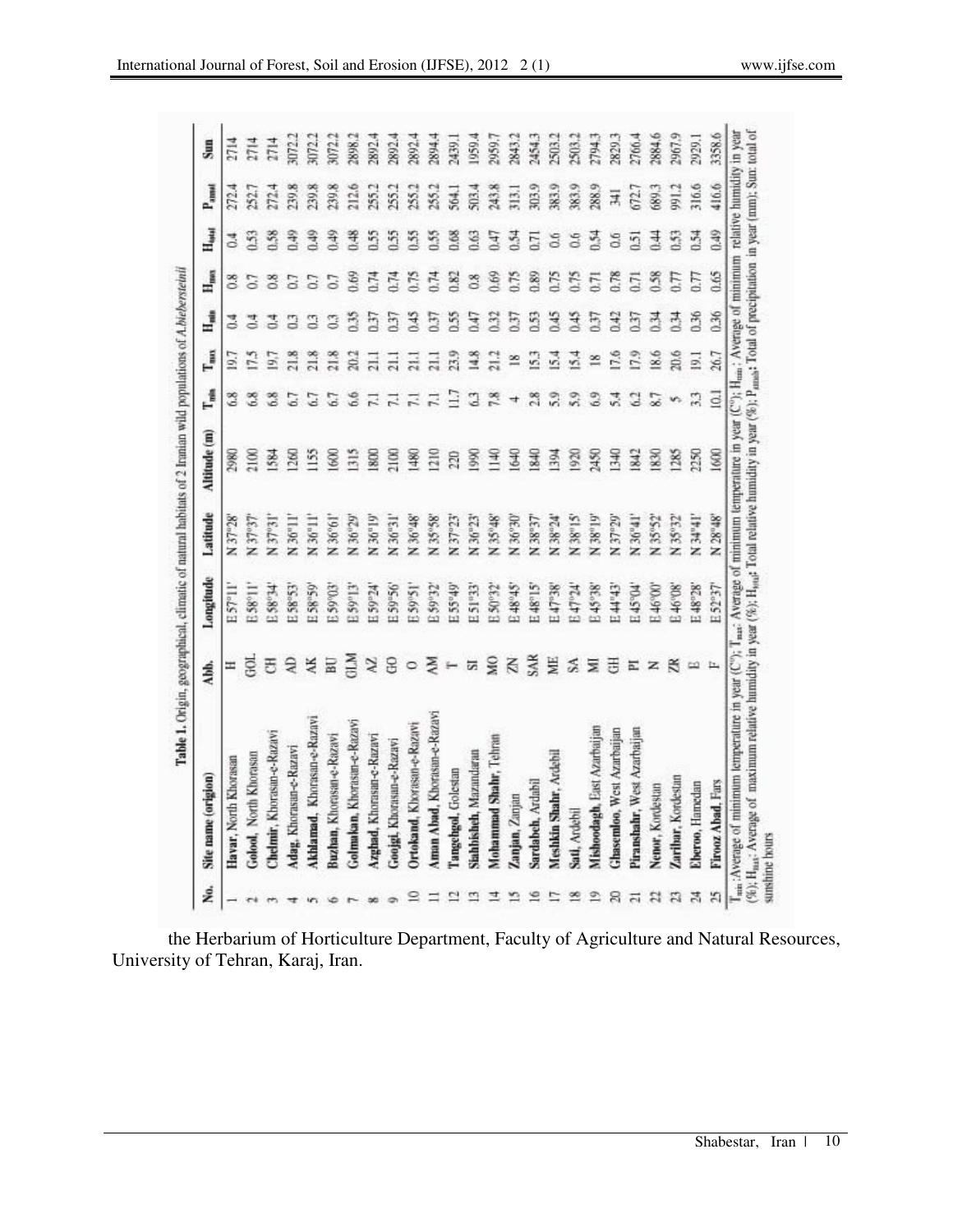|                          |                                                                    | biebersteinti   |                |       |        |        |       |
|--------------------------|--------------------------------------------------------------------|-----------------|----------------|-------|--------|--------|-------|
| No.                      | Trait                                                              | Abbreviation    | Unit           | Min   | Max    | Mean   | CV(%) |
| $\mathbf{1}$             | Shoot diameter (between 1 <sup>st</sup> and 2 <sup>nd</sup> nodes) | SD(1&2)         | mm             | 2.18  | 4.36   | 3.21   | 18.9  |
| $\overline{2}$           | Shoot diameter (near inflorescence)                                | <b>SD(NI)</b>   | mm             | Ť.    | 2.88   | 2.10   | 22.1  |
| 3                        | Number of leaves                                                   | NL              | ÷              | 16.08 | 37.17  | 28.26  | 18.9  |
| $\overline{4}$           | Leaf length                                                        | LL.             | mm             | 27.15 | 63.9   | 50.26  | 21.5  |
| 5                        | Leaf width                                                         | LW              | mm             | 3.81  | 10.94  | 7.21   | 30.5  |
| 6                        | Leaf length/width ratio                                            | <b>LL/LW</b>    | Ratio          | 4.76  | 12.8   | 7.32   | 24.9  |
| $\overline{\phantom{a}}$ | Internodes distance                                                | ID.             | mm             | 14.53 | 30.71  | 22.22  | 21.0  |
| 8                        | Plant height                                                       | PH              | cm             | 22.67 | 62.54  | 44.53  | 25.1  |
| 9                        | Number of inflorescence man rays                                   | <b>NIMR</b>     | ÷              | 5.25  | 14     | 7.60   | 26.7  |
| 10                       | Number of inflorescence heads (Capitula)                           | NC              | ż              | 77.43 | 265    | 177.07 | 26.4  |
| 11                       | Peduncle length                                                    | PL.             | m <sub>m</sub> | 5.81  | 33.24  | 17.36  | 42.6  |
| 12                       | Length of head peduncle                                            | LP              | mm             | 2.05  | 10.16  | 3.78   | 49.2  |
| 13                       | Inflorescence length                                               | П.              | mm             | 26.79 | 97.09  | 61.90  | 37.6  |
| 14                       | Inner bract length                                                 | <b>IBL</b>      | mm             | 2.67  | 3.57   | 3.21   | 7.3   |
| 15                       | Outer bract length                                                 | OBL             | mm             | 1.41  | 2.13   | 1.75   | 12.1  |
| 16                       | Inner bract width                                                  | <b>IBW</b>      | mm             | 0.58  | 2.67   | 1.02   | 44.3  |
| 17                       | Outer bract width                                                  | OBW             | mm             | 0.9   | 1.77   | 1.31   | 14.1  |
| 18                       | Inflorescence width                                                | IW              | mm             | 32.85 | 69.56  | 51.49  | 20.5  |
| 19                       | Capitulum width                                                    | CW              | mm             | 2.07  | 3.72   | 2.52   | 17.0  |
| 20                       | Capitulum length                                                   | CL.             | mm             | 3.283 | 57,585 | 6.07   | 176.9 |
| 21                       | Number of ray florets per capitulum                                | <b>NRPC</b>     | Ξ              | 4.38  | 5.46   | 4.92   | 5.4   |
| 22                       | Length of bract (outside at the base of inflorescence)             | LB              | mm             | 8.9   | 28.83  | 17.55  | 29.9  |
| 23                       | Peduncle diameter                                                  | PeduD           | mm             | 1.24  | 4.28   | 2.07   | 32.5  |
| $^{24}$                  | Pedicel diameter                                                   | PediD           | mm             | 0.2   | 1.29   | 0.45   | 50.6  |
| 25                       | Distance of inflorescence from the upest leaf                      | DIUL.           | mm             | 10.74 | 48.54  | 26.01  | 38.1  |
| 26                       | Number of outer bracts                                             | <b>NIB</b>      | ٠              | 4.31  | 6.65   | 5.34   | 9.6   |
| 27                       | Number of inner bracts                                             | <b>NOB</b>      | ä,             | 6.67  | 9.02   | 7.65   | 8.3   |
| 28                       | Ray floret length                                                  | DFL.            | mm             | 2.37  | 3.74   | 3.00   | 10.9  |
| 29                       | Disc floret length                                                 | <b>RFL</b>      | mm             | 1.8   | 2.69   | 2.26   | 10.2  |
| 30                       | Number of main stem                                                | <b>NMS</b>      | ż              | 1     | 4.5    | 2.29   | 50.1  |
| 31                       | Essential oil content                                              | EOC             | (W/V)          | 0.41  | 1.62   | 0.79   | 44.7  |
| 32                       | Leaf pubescence                                                    | LP              | Code           | 1     | 3      | ×,     | ×.    |
| 33                       | Stem color                                                         | SC <sup>-</sup> | Code           | 1     | 4      | ٠      | ۰     |
| 34                       | Flower color                                                       | FC              | Code           |       | 3      | u,     |       |
| 35                       | Leaf color                                                         | LC              | Code           |       | 5      | ×      | à.    |

Table 2. traits, range of variability, mean and coefficient of variations for qualitative and quantitative traits from 25 populations of A.

#### **Evaluation of morphological and agronomical characters**

In this study a total of Four qualitative and 32 quantitative morphological traits were assessed (Table 2, 3). Of each population, six plants were selected and their characters were measured using a appropriate instruments. To measure the characters, five random samples were evaluated from each plant.

| Traits          |              |              | <b>Characters</b> |              |            |
|-----------------|--------------|--------------|-------------------|--------------|------------|
| Codes           |              |              |                   |              |            |
| Leaf pubescence | sparse       | intermediate | dense             |              |            |
| Stem color      | light green  | green        | dark green        | green-purple |            |
| Flower color    | light yellow | vellow       | dark vellow       |              |            |
| Leaf color      | light olive  | olive        | dark olive        | Light green  | dark green |

#### **Data analysis**

In order to evaluate morphological diversity and to establish relationships among studied populations, several statistical procedures were conducted. Quantitative data were computed using the SAS software ver. 9.1 (SAS, 2003) to perform analysis of variance, comparison of mean and to calculated coefficient of variation (CV). Simple correlations, factor and cluster analysis and scatter plots were carried out using SPSS® ver. 11.0. Factor analysis was done by Varimax factor rotation technique. Cluster analysis was also done using SPSS® ver. 11.0 based on the matrix resulted from the Euclidian distances and the Wards method.

#### **Results Analysis of variance**

Comparison of means for quantitative parameters showed that all parameters except for number of leaves, peduncle length, length of head peduncle, inner bract width, inflorescence width, length of bract (outside at the base of inflorescence), peduncle diameter and pedicel diameter were significant ( $P \le 0.01$ ) (Table 4).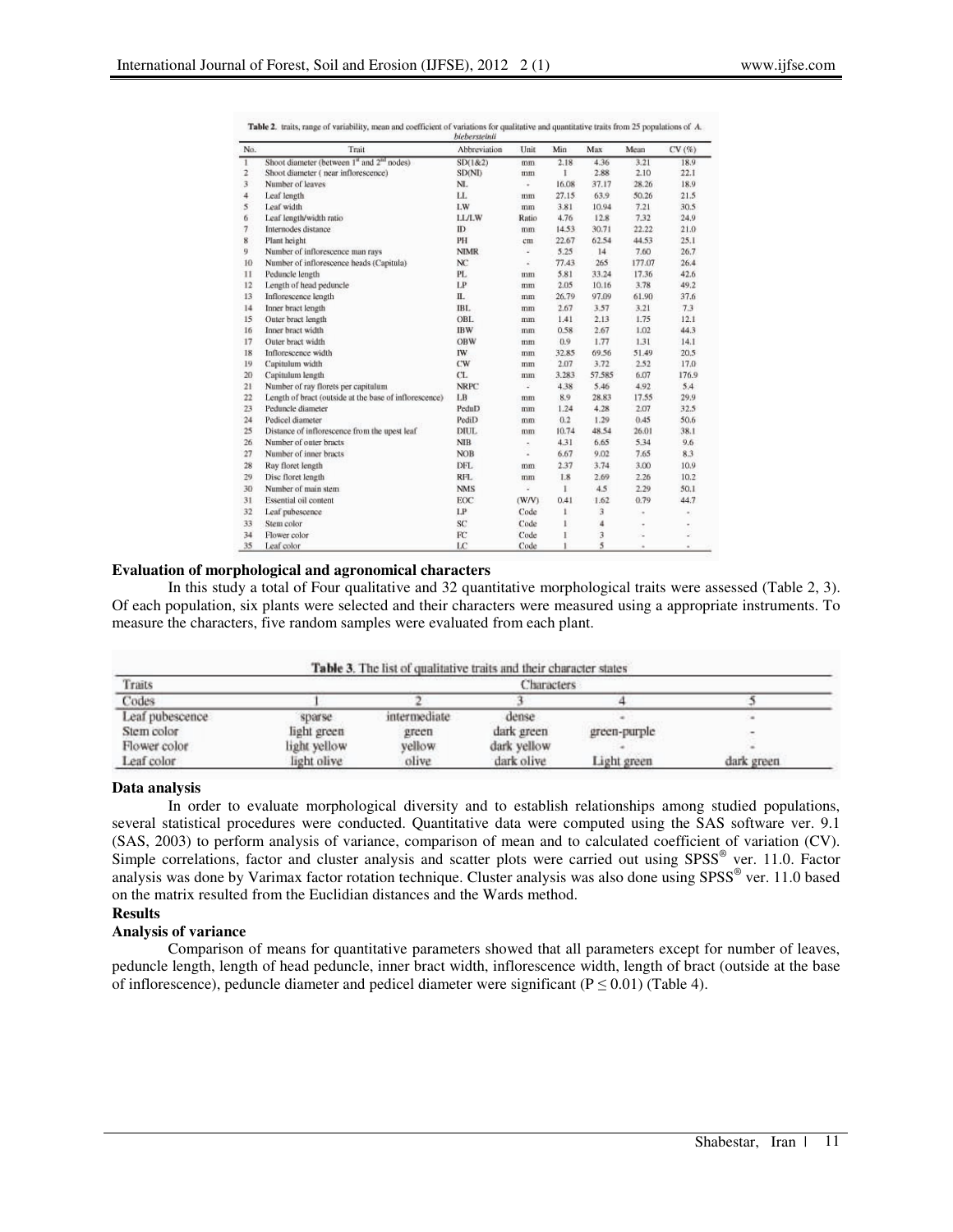|                |                |             | $\overline{2}$ | 3.    | 4     | 5     | 6         | 7     | $\mathbf{g}$ | 9           | 10              | 11    | 12    | 13    | 14   | 15   | 16         |
|----------------|----------------|-------------|----------------|-------|-------|-------|-----------|-------|--------------|-------------|-----------------|-------|-------|-------|------|------|------------|
| No.            | populatio<br>п | SD(1&<br>2) | <b>SD(NI)</b>  | NL    | LL.   | LW    | LL/L<br>W | ID    | PH           | <b>NIMR</b> | NC <sup>1</sup> | PL.   | LP    | ΙL    | IBL. | OBL  | <b>IBW</b> |
| 1              | H              | 3.00        | 1.82           | 22.68 | 59.00 | 4.61  | 13.71     | 23.43 | 59.32        | 7.42        | 132.47          | 8.63  | 8.66  | 54.95 | 3.34 | 2.07 | 1.00       |
| $\overline{2}$ | GOL            | 2.70        | 1.75           | 34.50 | 39.74 | 4.34  | 9.27      | 20.26 | 31.80        | 5.67        | 143.32          | 5.81  | 2.05  | 39.50 | 3.07 | 1.58 | 1.00       |
| 3              | CH             | 3.04        | 2.19           | 31.00 | 59.05 | 6.88  | 8.65      | 29.73 | 46.79        | 7.33        | 181.50          | 20.82 | 2.68  | 90.69 | 3.22 | 1.50 | 0.58       |
| 4              | AD.            | 2.83        | 2.45           | 20.77 | 48.98 | 9.36  | 5.74      | 20.91 | 39.85        | 6.83        | 139.67          | 12.20 | 3.15  | 38.98 | 3.21 | 1.76 | 0.81       |
| 5              | AK             | 3.45        | 2.11           | 29.08 | 63.90 | 8.56  | 7.75      | 22.47 | 45.85        | 6.33        | 186.67          | 16.80 | 3.55  | 53.18 | 3.28 | 1.90 | 0.70       |
| 6              | BU             | 3.32        | 2.35           | 28.83 | 47.48 | 9.98  | 5.82      | 17.45 | 39.93        | 10.00       | 182.67          | 16.15 | 2.61  | 96.93 | 3.27 | 1.56 | 0.71       |
| 7              | <b>GLM</b>     | 3.82        | 2.88           | 27.67 | 42.81 | 6.24  | 7.09      | 26.91 | 59.95        | 8.67        | 192.25          | 28.70 | 10.16 | 78.03 | 3,40 | 1.41 | 1.14       |
| 8              | AZ.            | 4.36        | 2.50           | 35.83 | 54.79 | 7.78  | 7.68      | 26.73 | 62.50        | 7.92        | 178.77          | 21.48 | 3.83  | 46.97 | 3.57 | 1.84 | 1.17       |
| 9              | GO             | 3.54        | 2.41           | 37.17 | 57.08 | 9.95  | 5.82      | 30.25 | 62.54        | 7.17        | 152.88          | 27.09 | 4.81  | 57.52 | 3.31 | 2.02 | 1.03       |
| 10             | O              | 4.18        | 2.83           | 32.33 | 61.03 | 10.94 | 5.76      | 30.71 | 49.90        | 9.17        | 236.17          | 24.30 | 3.45  | 97.03 | 3.51 | 1.92 | 2.67       |
| $_{11}$        | AM             | 3.32        | 2.38           | 25.08 | 61.17 | 6.23  | 9.99      | 23.47 | 39.59        | 8.83        | 170.65          | 23.67 | 3.78  | 76.24 | 3.09 | 1.98 | 1.01       |
| 12             | T              | 3.79        | 2.11           | 23.67 | 27.15 | 4.60  | 6.33      | 14.53 | 27.42        | 8.17        | 77.43           | 10.90 | 2.91  | 27.69 | 3.39 | 1.69 | 1.07       |
| 13             | SI             | 2.73        | 2.02           | 19.40 | 44.23 | 6.74  | 8.73      | 22.96 | 44.10        | 6.00        | 225.92          | 15.80 | 3.64  | 75.97 | 3.16 | 1.83 | 0.68       |
| 14             | MO             | 2.26        | 1.47           | 31.36 | 55.63 | 9.65  | 5.83      | 23.93 | 54.00        | 5.25        | 99.08           | 8.61  | 2.16  | 36.57 | 2.79 | 1.47 | 0.59       |
| 15             | ZN             | 3.78        | 2.24           | 26.43 | 49.19 | 9.15  | 5.45      | 19.93 | 48.85        | 6.00        | 222.25          | 22.67 | 2.91  | 85.85 | 3.57 | 2.13 | 2.06       |
| 16             | SAR            | 2.50        | 1.45           | 30.50 | 29.84 | 4.13  | 7.37      | 15.47 | 25.77        | 7.21        | 179.55          | 9.69  | 2.19  | 42.06 | 3.31 | 1.85 | 1.20       |
| 17             | <b>ME</b>      | 3.38        | 2.11           | 30.33 | 44.75 | 6.28  | 7.27      | 24.46 | 41.37        | 14.00       | 156.67          | 18.46 | 3.78  | 41.10 | 3.13 | 1.65 | 0.84       |
| 18             | SA             | 2.64        | 1.97           | 16.08 | 46.63 | 6.83  | 7.50      | 22.04 | 43.25        | 5.92        | 167.85          | 25.76 | 4.87  | 82.08 | 3.45 | 1.76 | 0.74       |
| 19             | MI             | 2.18        | 1.40           | 24.58 | 29.88 | 3.82  | 7.94      | 16.74 | 32.28        | 6.17        | 93.50           | 5.92  | 2.65  | 26.79 | 3.15 | 1.70 | 0.76       |
| 20             | GH             | 2.76        | 1.71           | 24.79 | 43.70 | 4.30  | 10.58     | 15.96 | 36.60        | 8.80        | 187.39          | 13.25 | 2.82  | 59.40 | 2.81 | 1.58 | 0.91       |
| 21             | PI             | 3.32        | 2.09           | 34.50 | 62.14 | 10.75 | 6.25      | 23.27 | 52.67        | 6.47        | 224.37          | 13.16 | 3.81  | 60.70 | 3.27 | 2.12 | 1.21       |
| 22             | N              | 3.28        | 2.10           | 29.33 | 48.90 | 5.83  | 9.08      | 26.53 | 49.52        | 5.83        | 248.00          | 18.66 | 4.07  | 74.21 | 3.06 | 1.73 | 0.81       |
| 23             | ZR             | 4.05        | 2.40           | 33.94 | 62.77 | 8.25  | 8.07      | 22.12 | 53.17        | 7.00        | 265.00          | 20.34 | 3.01  | 79.23 | 3.31 | 1.62 | 1.02       |
| 24             | É              | 3.71        | 2.80           | 25.37 | 54.46 | 7.23  | 8.89      | 19.54 | 43.51        | 11.67       | 184.82          | 33.24 | 4.00  | 97.10 | 2.92 | 1.63 | 0.86       |
| 25             | F              | 2.40        | 1.00           | 31.17 | 62.27 | 7.83  | 8.00      | 15.68 | 22.67        | 6.25        | 197.83          | 12.00 | 2.96  | 28.75 | 2.67 | 1.44 | 0.95       |
|                | <b>MSD</b>     | 2.05        | 1.48           | 29.05 | 33.22 | 7.30  | 5.71      | 13.86 | 24.26        | 7.97        | 175.51          | 34.25 | 11.46 | 87.09 | 0.71 | 0.76 | 2.24       |

MSD: Minimum Significant Difference, If difference between two means to be under MSD, are not significant different at 1% level of probability using Tukey's Studentized

Range (HSD) Test

Table 4 (cont.) Means comparison of 32 quantitative traits in 25 populations of A. bieberstenii

| No.                     | populatio     | 17         | 18          | 19      | 20             | 21              | 22    | 23      | 24      | 25          | 26         | 27         | 28   | 29       | 30         | 31          |
|-------------------------|---------------|------------|-------------|---------|----------------|-----------------|-------|---------|---------|-------------|------------|------------|------|----------|------------|-------------|
|                         | n             | <b>OBW</b> | IW          | CW      | CL             | <b>NRPC</b>     | LB    | PeduD   | PediD   | <b>DIUL</b> | <b>NOB</b> | <b>NIB</b> | RFL  | DFL      | <b>NMS</b> | EOC         |
|                         | H             | 1.35       | 46.32       | 2.64    | 4.22           | 4.78            | 12.57 | 1.77    | 0.31    | 13.47       | 6.22       | 8.60       | 3.34 | 2.41     | 2.50       | 0.9         |
| $\overline{\mathbf{c}}$ | GOL.          | 1.49       | 44.25       | 2.11    | 3.28           | 4.58            | 13.65 | 1.24    | 0.31    | 17.36       | 5.27       | 7.38       | 2.51 | 1.98     | 3.50       | 1.6         |
| 3                       | CH            | 1.23       | 36.24       | 2.09    | 3.97           | 4.89            | 21.46 | 1.75    | 0.21    | 37.37       | 5.08       | 7.58       | 2.71 | 1.99     | 1.33       | 1.6         |
| 4                       | AD.           | 1.26       | 47.80       | 2.48    | 4.04           | 4.93            | 15.84 | 1.63    | 0.39    | 30.88       | 5.00       | 6.95       | 3.20 | 2.62     | 2.83       | 0.5.        |
| 5                       | AK            | 1.41       | 53.13       | 2.63    | 4.11           | 4.52            | 19.39 | 1.78    | 0.44    | 27.64       | 5.00       | 7.36       | 3.74 | 2.64     | 2.00       | 1.1         |
| 6.                      | BU            | 1.16       | 43.65       | 2.22    | 3.86           | 5.33            | 23.27 | 3.38    | 0.32    | 34.37       | 5.19       | 7.50       | 3.23 | 2.34     | 1.17       | 0.7         |
| 7                       | <b>GLM</b>    | 1.35       | 50.57       | 2.47    | 4.04           | 5.31            | 18.53 | 2.28    | 0.38    | 26.87       | 4.92       | 8.15       | 3.23 | 2.36     | 1.00       | 0.6         |
| 8                       | AZ            | 1.55       | 61.06       | 2.80    | 4.44           | 4.94            | 22.83 | 2.14    | 0.43    | 22.34       | 5.91       | 8.39       | 3.11 | 2.61     | 1.17       | 1.2         |
| 9.                      | GO            | 1.34       | 56.30       | 2.70    | 3.99           | 4.89            | 19.00 | 2.08    | 0.40    | 48.54       | 5.80       | 9.02       | 3.34 | 2.20     | 3.67       | 0.6         |
| 10                      | $\Omega$      | 1.53       | 59.99       | 3.72    | 3.95           | 5.46            | 27.97 | 2.50    | 0.41    | 29.57       | 5.66       | 8.59       | 3.17 | 2.28     | 1.00       | 0.6         |
| 11                      | AM            | 1.50       | 49.29       | 2.64    | 3.60           | 4.99            | 19.68 | 4.28    | 0.37    | 32.59       | 5.22       | 7.63       | 3.27 | 2.31     | 2.50       | 1.1         |
| 12                      | T.            | 1.42       | 39.85       | 2.15    | 3.64           | 5.06            | 17.19 | 2.40    | 0.32    | 10.74       | 4.67       | 7.76       | 2.87 | 2.07     | 2.00       | 0.8         |
| 13                      | SI            | 1.05       | 48.53       | 2.28    | 3.65           | 4.38            | 15.30 | 1.82    | 0.31    | 30.87       | 5.59       | 7.29       | 2.48 | 2.04     | 1.17       | 0.5         |
| 14                      | MO            | 0.90       | 39.56       | 2.33    | 3.63           | 4.87            | 14.78 | 1.28    | 0.20    | 19.67       | 6.65       | 8.25       | 2.37 | 1.81     | 1.33       | 0.4         |
| 15                      | ZN            | 1.77       | 68.00       | 3.54    | 5.33           | 5.22            | 18.31 | 2.55    | 0.54    | 21.74       | 5.71       | 8.21       | 3.14 | 2.49     | 4.50       | 0.7         |
| 16                      | SAR           | 1.21       | 57.82       | 2.58    | 4.04           | 5.00            | 12.66 | 1.54    | 0.40    | 14.68       | 5.44       | 8.10       | 3.09 | 2.26     | 1.67       | 0.7         |
| 17                      | ME            | 1.22       | 48.68       | 2.21    | 4.06           | 5.33            | 12.00 | 1.90    | 1.29    | 33.24       | 4.31       | 6.67       | 2.84 | 2.11     | 2.67       | 0.6         |
| 18                      | SA            | 1.19       | 42.56       | 2.08    | 4.15           | 4.78            | 16.70 | 1.91    | 0.51    | 31.19       | 4.89       | 7.39       | 2.90 | 2.31     | 4.50       | 0.7         |
| 19                      | MI            | 1.27       | 32.85       | 2.19    | 3.83           | 4.64            | 8.90  | 1.32    | 0.45    | 13.50       | 5.00       | 6.67       | 2.75 | 2.30     | 1.00       | 1.0         |
| 20                      | GH            | 1.12       | 49.50       | 2.30    | 3.34           | 4.80            | 12.17 | 1.68    | 0.87    | 18.35       | 5.78       | 7.00       | 2.68 | 2.09     | 3.00       | 0.7         |
| 21                      | PI            | 1.52       | 69.56       | 3.11    | 3.64           | 5.00            | 24.93 | 2.03    | 0.47    | 18.56       | 5.77       | 7.98       | 3.26 | 2.35     | 4.17       | 0.7         |
| 22                      | N             | 1.25       | 43.27       | 2.07    | 3.50           | 4.98            | 9.68  | 2.19    | 0.33    | 46.05       | 5.09       | 7.13       | 2.76 | 1.96     | 2.00       | 0.4         |
| 23                      | ZR            | 1.37       | 66.98       | 2.49    | 3.97           | 4.76            | 18.00 | 2.73    | 0.49    | 24.64       | 5.30       | 7.36       | 2.69 | 2.16     | 3.33       | 0.6         |
| 24                      | E             | 1.19       | 62.24       | 2.77    | 3.95           | 4.71            | 28.84 | 2.20    | 0.81    | 30.14       | 4.99       | 7.33       | 3.06 | 2.69     | 2.33       | 0.6         |
| 25                      | F             | 1.18       | 69.17       | 2.44    | 3.30           | 5.00            | 15.20 | 1.50    | 0.43    | 15.83       | 5.00       | 6.92       | 3.24 | 2.22     | 1.00       | 1.5         |
|                         | <b>A ROOM</b> | 1.11       | <b>CARA</b> | ALC: NO | <b>ALCOHOL</b> | $1 - 1 - 1 = 1$ | AR AR | $A + B$ | A Matte | A 4, 0-W    | A 64.      | ALC: N     |      | 49.49.41 | $-0.001$   | $A - B - C$ |

MSD 0.56 63.53 1.48 1.32 1.12 25.25 3.15 1.29 34.27 2.02 2.42 1.11 0.81 3.51 0.56<br>MSD: Minimum Significant Difference, If difference between two means to be under MSD, are not significant different at 1% level of probabili

Range (HSD) Test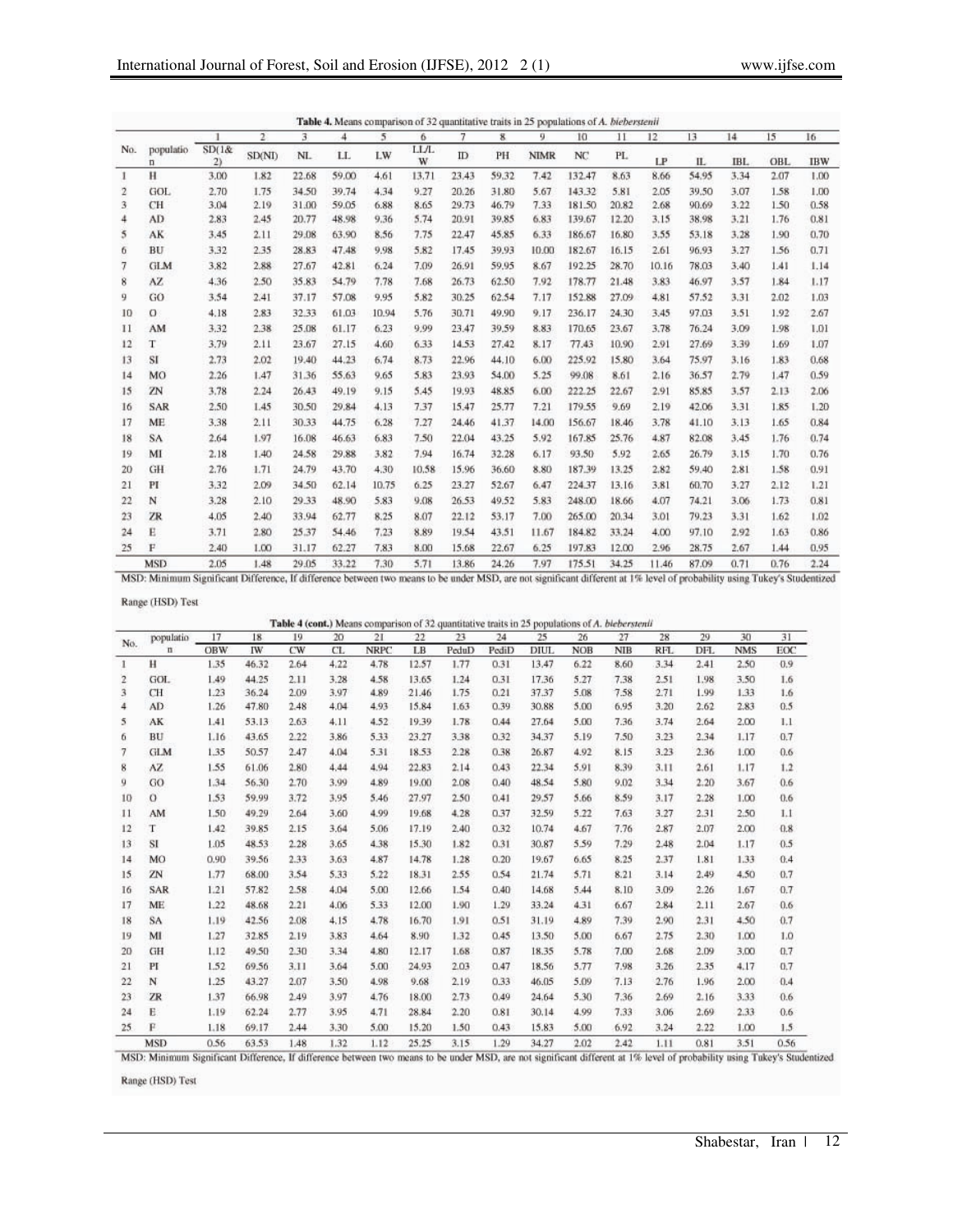|                |             |                 |                 |         | <b>Table 5.</b> Correlation matrix among 36 morphological characteristics |          |             |           |          |                      |           |           |         |          |                                                           |                 |                                                                            |                    |                 | <b>Table 5. (cont.)</b> Correlation matrix among 36 morphological characteristics |                     |                     |                 |                    |                 |                                                                      |                      |
|----------------|-------------|-----------------|-----------------|---------|---------------------------------------------------------------------------|----------|-------------|-----------|----------|----------------------|-----------|-----------|---------|----------|-----------------------------------------------------------|-----------------|----------------------------------------------------------------------------|--------------------|-----------------|-----------------------------------------------------------------------------------|---------------------|---------------------|-----------------|--------------------|-----------------|----------------------------------------------------------------------|----------------------|
|                |             |                 |                 |         | л                                                                         | LW       | 6           | ID        |          | $\overline{Q}$       | 10<br>NC. | 11        | 12      |          |                                                           | 13              | 14                                                                         | 15                 | 16              | 17                                                                                | 18                  | 19                  | 20              | 21                 | 22              | 23                                                                   | 24                   |
|                |             | SD(1&2)         | SD(NI)          | NL      | LL.                                                                       |          | <b>LLAW</b> |           | PH       | <b>NIMR</b>          |           | PL        | LP      |          |                                                           | П.              | IBL                                                                        | <b>OBL</b>         | <b>IBW</b>      | OBW                                                                               | IW                  | CW                  | CL.             | <b>NRPC</b>        | LB              | PeduD                                                                | PediD.               |
| $\mathbf{1}$   | SD(1&2)     |                 |                 |         |                                                                           |          |             |           |          |                      |           |           |         | 13       | IL.                                                       | 1.              |                                                                            |                    |                 |                                                                                   |                     |                     |                 |                    |                 |                                                                      |                      |
|                | SD(NI)      | $0.82**$        |                 |         |                                                                           |          |             |           |          |                      |           |           |         | 14       | IBL                                                       | 0.29            | $\mathbf{1}$                                                               |                    |                 |                                                                                   |                     |                     |                 |                    |                 |                                                                      |                      |
| -3             | NL          | 0.33            | 0.06            |         |                                                                           |          |             |           |          |                      |           |           |         | 15       | <b>OBL</b><br><b>IBW</b>                                  | 0.10<br>0.27    | $0.53**$                                                                   | $0.45*$            |                 |                                                                                   |                     |                     |                 |                    |                 |                                                                      |                      |
|                | LL.         | 0.30            | 0.26            | 0.34    | -1                                                                        |          |             |           |          |                      |           |           |         | 16<br>17 | OBW                                                       | 0.13            | $0.50*$<br>$0.64**$                                                        | $0.59**$           | $0.66***$       |                                                                                   |                     |                     |                 |                    |                 |                                                                      |                      |
| 5              | LW          | 0.36            | 0.40            | 0.34    | $0.64***$                                                                 |          |             |           |          |                      |           |           |         | 18       | IW                                                        | 0.18            | 0.13                                                                       | 0.35               | $0.52**$        | $0.43*$                                                                           |                     |                     |                 |                    |                 |                                                                      |                      |
| 6              | LLA.W       | $-0.23$         | $-0.30$         | $-0.14$ | 0.11                                                                      |          |             |           |          |                      |           |           |         | 19       | CW                                                        | 0.31            | $0.42$ <sup>*</sup>                                                        | $0.63**$           | $0.85**$        | $0.63**$                                                                          | $0.70***$           |                     |                 |                    |                 |                                                                      |                      |
|                |             |                 |                 |         |                                                                           | $0.66**$ |             |           |          |                      |           |           |         | 20       | CL.                                                       | 0.28            | $0.71**$                                                                   | $0.46*$            | $0.40*$         | $0.48+$                                                                           | 0.27                | $0.52**$            |                 |                    |                 |                                                                      |                      |
|                | ID          | $0.42*$         | 0.54            | 0.36    | 0.53                                                                      | $0.42*$  | $-0.05$     |           |          |                      |           |           |         | 21       | NRPC                                                      | 0.22            | 0.30                                                                       | $-0.02$            | $0.55**$        | 0.27                                                                              | 0.20                | 0.38                | 0.25            | 1                  |                 |                                                                      |                      |
| 8              | PH          | $0.52**$        | $0.56**$        | 0.27    | $0.52**$                                                                  | $0.45*$  | $-0.05$     | $0.78***$ | 1        |                      |           |           |         | 22       | LB                                                        | $0.60**$        | 0.31                                                                       | 0.17               | 0.38            | 0,33                                                                              | $0.45*$             | 0.58**              | 0.22            | 0.28               |                 |                                                                      |                      |
| 9              | <b>NIMR</b> | $0.40*$         | $0.44*$         | 0.03    | $-0.03$                                                                   | $-0.03$  | 0.00        | 0.04      | $-0.02$  |                      |           |           |         | 23       | PeduD                                                     | $0.56*$         | 0.29                                                                       | 0.24               | 0.25            | 0.37                                                                              | 0.18                | 0.26                | 0.15            | 0.43               | $0.45*$         |                                                                      |                      |
| 10             | NC          | $0.40*$         | 0.33            | 0.23    | $0.46*$                                                                   | 0.36     | $-0.07$     | 0.29      | 0.26     | $-0.01$              | -1        |           |         | 24       | PediD                                                     | $-0.02$         | $-0.16$                                                                    | $-0.04$            | 0.03            | $-0.05$                                                                           | 0.24                | 0.04                | 0.11            | 0.17               | $-0.06$         | $-0.03$                                                              |                      |
| 11             | PL          | $0.64**$        | $0.76**$        | 0.02    | 0.36                                                                      | 0.35     | $-0.21$     | $0.51**$  | $0.47*$  | $0,40$ <sup>*</sup>  | $0.45*$   |           |         | 25       | DIUL                                                      | $0.54**$        | 0.06                                                                       | 0.04               | $-0.13$         | $-0.11$                                                                           | $-0.09$             | $-0.07$             | 0.06            | 0.13               | 0.22            | 0.33                                                                 | 0.05                 |
| 12             | $_{\rm LP}$ | 0.26            | 0.36            | $-0.20$ | 0.13                                                                      | $-0.11$  | 0.29        | 0.37      | $0.55**$ | 0.14                 | 0.04      | 0.36      |         | 26       | <b>NOB</b>                                                | 0.01            | 0.00                                                                       | 0.34               | 0.21            | $-0.01$                                                                           | 0.17                | 0.39                | 0.10            | $-0.14$            | 0.07            | $-0.13$                                                              | $-0.37$              |
| 13             | П.          | $0.45*$         | $0.65**$        | $-0.09$ | 0.37                                                                      | 0.35     | $-0.10$     | $0.40*$   | 0.38     | 0.23                 | $0.64**$  | 0.72      | 0.20    | 27       | <b>NIB</b>                                                | 0.19            | $0.52**$                                                                   | $0.47*$            | $0.50**$        | 0.36                                                                              | 0.26                | 0.57                | 0.38            | 0.27               | 0.39            | 0.16                                                                 | $-0.40$ <sup>*</sup> |
| 14             | <b>IBL</b>  | $0.60**$        | $0.53**$        | 0.00    | $-0.07$                                                                   | 0.19     | $-0.29$     | 0.32      | $0.42*$  | $-0.01$              | 0.14      | 0.30      | 0.29    | 28       | RF1.                                                      | 0.10            | 0.35                                                                       | $0.48*$            | 0.26            | $0.45*$                                                                           | $0.42$ <sup>o</sup> | $0.49*$             | 0.36            | 0.28               | $0.40^{\circ}$  | 0.33                                                                 | 0.00                 |
| 15             | OBL         | 0.27            | 0.18            | $-0.03$ | 0.22                                                                      | 0.23     | 0.00        | 0.20      | 0,3      | $-0.14$              | 0.16      | 0.08      | 0.10    | 29<br>30 | DFL<br><b>NMS</b>                                         | 0.16            | 0.39                                                                       | $0.40*$            | 0.21            | $0.42*$                                                                           | $0.43*$<br>0.27     | $0.49$ <sup>*</sup> | $0.55$ **       | 0.04               | $0.45^*$        | 0.20<br>0.06                                                         | 0.17                 |
| 16             | <b>IBW</b>  | $0.51**$        | 0.35            | 0.23    | 0.11                                                                      | 0.31     | $-0.23$     | 0.21      | 0.15     | 0.08                 | 0.35      | 0.25      | 0.04    | 31       | EOC                                                       | 0.10<br>$-0.20$ | 0.19<br>$-0.13$                                                            | $0.45*$<br>$-0.21$ | 0.11<br>$-0.09$ | 0.37<br>0.24                                                                      | 0.51                | 0.17<br>$-0.18$     | 0.26<br>$-0.20$ | $-0.11$<br>$-0.13$ | $-0.01$<br>0.01 | $-0.10$                                                              | 0.28<br>$-0.24$      |
|                | OBW         | $0.62**$        | 0.39            | 0.27    |                                                                           |          | $-0.03$     |           | 0.20     | $-0.04$              | 0.22      | 0.20      | 0.10    | 32       | $_{LP}$                                                   | $-0.43*$        | 0.00                                                                       | $-0.15$            | 0.07            | 0.23                                                                              | $-0.18$             | $-0.36$             | $-0.27$         | 0.12               | $-0.09$         | $-0.15$                                                              | $-0.08$              |
| 17             |             |                 |                 |         | 0.16                                                                      | 0.15     |             | 0.18      |          |                      |           |           |         | 33       | SC                                                        | 0.33            | 0.10                                                                       | $-0.17$            | 0.12            | $-0.03$                                                                           | 0.12                | $-0.01$             | 0.04            | 0.01               | $-0.10$         | 0.08                                                                 | $-0.19$              |
| 18             | 1W          | $0.45*$         | 0.20            | $0.40*$ | $0.47*$                                                                   | $0.46*$  | $-0.19$     | 0.01      | 0,17     | 0.07                 | $0.62***$ | 0.33      | 0.01    | 34       | FC                                                        | 0.24            | $-0.03$                                                                    | 0.12               | 0.10            | 0.11                                                                              | 0.09                | 0.18                | $-0.26$         | $-0.24$            | 0.15            | 0.02                                                                 | $-0.17$              |
| 19             | CW          | $0.52**$        | $0.40^{+}$      | 0.26    | $0.42*$                                                                   | 0.56**   | $-0.26$     | 0.27      | 0.35     | 0.06                 | 0.39      | 0.33      | 0.07    | 35       | LC                                                        | $0.45*$         | 0.11                                                                       | 0.18               | 0.37            | 0.11                                                                              | $0.54**$            | 0.23                | $-0.02$         | 0.31               | 0.16            | 0.46                                                                 | 0.32                 |
| 20             | CL          | $0.43*$         | 0.37            | $-0.08$ | 0.08                                                                      | 0.26     | $-0.25$     | 0.19      | $0.42*$  | 0.06                 | 0.12      | 0.38      | 0.21    |          | **Correlation is significant at the 0.01 level (2-tailed) |                 |                                                                            |                    |                 |                                                                                   |                     |                     |                 |                    |                 | <sup>e</sup> Correlation is significant at the 0.05 level (1-tailed) |                      |
| 21             | <b>NRPC</b> | $0.43*$         | 0.35            | 0.24    | 0.01                                                                      | 0.33     | $-0.37$     | 0.18      | 0.09     | $0.48^{\circ}$       | 0.14      | 0.27      | 0.15    |          |                                                           |                 |                                                                            |                    |                 |                                                                                   |                     |                     |                 |                    |                 |                                                                      |                      |
| 22             | 1B          | $0.63**$        | $0.68**$        | 0.25    | $0.50*$                                                                   | $0.65**$ | $-0.39$     | 0.33      | 0.33     | 0.31                 | 0.32      | $0.61***$ | 0.02    |          |                                                           |                 |                                                                            |                    |                 |                                                                                   |                     |                     |                 |                    |                 |                                                                      |                      |
| 23             | PeduD       | $0.56**$        | $0.56**$        | $-0.02$ | 0.26                                                                      | 0.25     | $-0.09$     | 0.12      | 0.15     | 0.36                 | 0.31      | $0.50**$  | 0.10    |          |                                                           |                 | Table 5. (cont.) Correlation matrix among 36 morphological characteristics |                    |                 |                                                                                   |                     |                     |                 |                    |                 |                                                                      |                      |
| 24             | PediD       | 0.14            | 0.08            | $-0.05$ | $-0.08$                                                                   | $-0.12$  | 0.06        | $-0.14$   | $-0.11$  | 0.71                 | 0.09      | 0.24      | $-0.02$ |          |                                                           | 25              | 26                                                                         | 27                 | 28              | 29                                                                                | 30                  |                     | 32              | 33                 | 34              | 35                                                                   | 36                   |
| 25             | DIUL        | 0.26            | $0.52**$        | 0.10    | 0.33                                                                      | 0.38     | $-0.22$     | $0.64***$ | $0.40 +$ | 0.20                 | 0.36      | $0.63**$  | 0.10    |          |                                                           | <b>DIUL</b>     | <b>NIB</b>                                                                 | <b>NOB</b>         | DFL             | RFL                                                                               | <b>NMS</b>          |                     | EOC             | 1P                 | SC.             | FC                                                                   | LC                   |
| 26             | <b>NOB</b>  | $-0.07$         | $-0.14$         | 0.25    | 0.32                                                                      | 0.28     | 0.09        | 0.22      | $0.49 =$ | $-0.40$ <sup>*</sup> | 0.03      | $-0.19$   | 0.02    | 25       | DIUL.                                                     | 1               |                                                                            |                    |                 |                                                                                   |                     |                     |                 |                    |                 |                                                                      |                      |
| 27             | <b>NIB</b>  | $0.41$ *        | 0.32            | 0.36    | 0.25                                                                      | 0.35     | $-0.13$     | $0.48^*$  | $0.61**$ | $-0.13$              | 0.01      | 0.24      | 0.35    | 26       | <b>NIB</b>                                                | $-0.19$         |                                                                            |                    |                 |                                                                                   |                     |                     |                 |                    |                 |                                                                      |                      |
| 28             | RFL         | 0.36            | 0.30            | 0.08    | 0.38                                                                      | 0.34     | $-0.06$     | 0.09      | 0.18     | 0.16                 | 0.12      | 0.29      | 0.37    | 27       | <b>NOB</b>                                                | 0.03            | $0.65**$                                                                   | $\mathbf{1}$       |                 |                                                                                   |                     |                     |                 |                    |                 |                                                                      |                      |
| 29             | DFL         | 0.38            | $0.42*$         | $-0.17$ | 0.22                                                                      | 0.24     | $-0.11$     | $-0.07$   | 0,17     | 0.20                 | 0,10      | 0.35      | 0.26    | 28       | DFL                                                       | 0.10            | $-0.09$                                                                    | 0.31               |                 |                                                                                   |                     |                     |                 |                    |                 |                                                                      |                      |
|                | <b>NMS</b>  | 0.07            |                 | $-0.07$ |                                                                           |          | 0.01        |           |          | $-0.13$              | 0.12      |           |         | 29       | RFL                                                       | $-0.05$         | $-0.11$                                                                    | 0.09               | $0.75**$        |                                                                                   |                     |                     |                 |                    |                 |                                                                      |                      |
| 30             |             |                 | 0.07            |         | 0.11                                                                      | 0.11     |             | $-0.04$   | 0.13     |                      |           | 0.14      | $-0.02$ | 30       | NMS                                                       | 0.07            | 0.04                                                                       | 0.06               | 0.05            | 0.10                                                                              | 1                   |                     |                 |                    |                 |                                                                      |                      |
| 31             | EOC         | $-0.16$         | $-0.29$         | 0.52    | 0.57                                                                      | $-0.30$  | $0.42*$     | $-0.05$   | $-0.30$  | $-0.14$              | $-0.18$   | $-0.20$   | $-0.15$ | 31       | EOC                                                       | $-0.24$         | $-0.12$                                                                    | $-0.08$            | $-0.03$         | $-0.09$                                                                           | $-0.12$             | 1                   |                 |                    |                 |                                                                      |                      |
| 32             | LP          | $-0.14$         | $-0.22$         | 0.31    | $-0.08$                                                                   | $-0.08$  | 0.02        | $-0.05$   | $-0.20$  | $-0.34$              | $-0.18$   | $-0.23$   | $-0.05$ | 32       | LP                                                        | $-0.13$         | $-0.28$                                                                    | $-0.12$            | $-0.03$         | $-0.20$                                                                           | $-0.10$             | 0.39                |                 |                    |                 |                                                                      |                      |
|                | SC          | 0.10            | 0.07            | 0.01    | $-0.03$                                                                   | $-0.17$  | 0.27        | 0.10      | 0.07     | 0.14                 | 0.28      | 0.10      | $-0.11$ | 33       | SC <sub>1</sub>                                           | 0.02            | 0.23                                                                       | 0.14               | $-0.15$         | $-0.24$                                                                           | 0.07                | 0.07                |                 | $-0.55**$          |                 |                                                                      |                      |
|                |             |                 |                 | $-0.06$ | 0.16                                                                      | $-0.11$  | 0.26        | $-0.20$   | $-0.09$  | $-0.06$              | 0.21      | $-0.19$   | $-0.32$ | 34       | FC                                                        | $-0.39$         | 0.28                                                                       | 0.21               | $-0.20$         | $-0.15$                                                                           | 0.11                | 0.08                |                 | $-0.37$            | 0.29            | ı                                                                    |                      |
| 33<br>34<br>35 | FC<br>1.C   | $-0.02$<br>0.27 | $-0.20$<br>0.24 | 0.24    | 0.23                                                                      | 0.27     | $-0.13$     | 0.33      | 0.24     | 0.01                 | $0.65**$  | 0.56 **   | $0.44*$ |          |                                                           |                 |                                                                            |                    |                 |                                                                                   |                     |                     |                 |                    |                 |                                                                      |                      |

 The highest value for leaf length , leaf width and leaf length/width ratio were observed in the Akhlamad (63.9mm), Ortokand (10.9mm) and Havar (13.7mm) populations, respectively and the minimum observed in populations of Tangehgol (27.2mm), Mishoodagh (3.8mm) and Zanjan (5.4mm), respectively . The longest values for the plant height were determined in the population of Goojgi and the shortest in the population of Firooz Abad with 62.5 and 22.7 cm, respectively. The mean of highest values for the Number of inflorescence main rays and number of inflorescence heads (capitula) was observed in the populations of Meshkinshahr (14 main rays) and Zaribar (number of 265 capitula) and lowest values for them were observed in the Mohammadshahr (6 main rays) and Tangehgol (77 capitula), respectively. The highest value for the inflorescence length was observed in the population of Eberoo and the lowest in Mishoodagh being 79.1 and 26.8 mm, respectively. The mean of lowest dry weight for each plant were in Zanjan population at about 16.8 g, and the highest in population of Mishoodagh with 1.6 g. The highest essential oil content was detected in population of Golool at about 1.62% (v/w) and lowest percentage in Mohammad shahr population with 0.41% (v/w). Mean values of the studied morphological and agronomical parameters showed large variations among the populations for almost of measured parameters. Mean values and range of the variability for the different characters of each population are shown in Table 2. **Simple correlations** 

The bivariate correlations between studied characters are shown in Table 5. The most significant positive correlation was found between the capitulum width and inner bract width ( $r=+0.85$ ), shoot diameter (between  $1<sup>st</sup>$  and  $2<sup>nd</sup>$  nodes) and shoot diameter (near inflorescence) (r= +0.82), plant height and internodes distance (r=+0.78), disc floret length and ray floret length ( $r=+0.75$ ), inflorescence width and capitulum width  $(r=+0.70)$ . Also some vegetative characters were significantly correlated with reproductive ones that are observable in correlation Table. **Factor analysis** 

The aim of factor analysis is determining the number of main factors for reducing the number of effective parameters to discriminate populations. For each factor, a factor loading of more than 0.63 was considered as being significant (Table 6). According to factor analysis, 18 of the morphological characters accounted for 44.4% of the variance as the four first main factors, and the other parameters scattered within six factors determined 85.4% of the total variance. The largest portion of the variance at the first factor belongs to variables, shoot diameter (between 1st and 2nd nodes), shoot diameter (near inflorescence), peduncle length, inflorescence length, length of bract (outside at the base of inflorescence) , peduncle diameter and distance of inflorescence from the upest leaf that negative effects indicated them 14.6% of the total variance.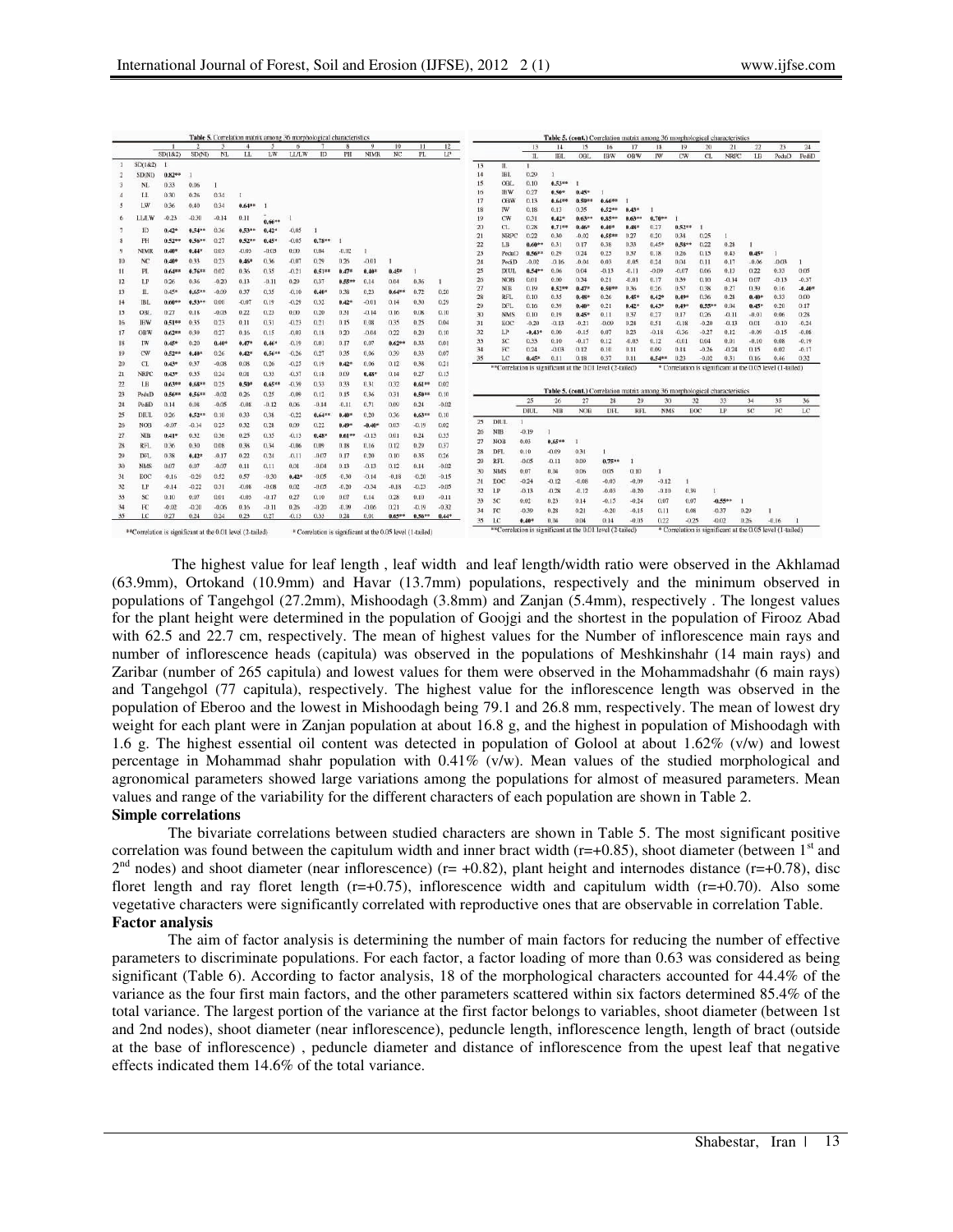| Factor                     | $\mathbf{I}$   | $\bar{2}$ | 3        | $\overline{4}$ | 5        | 6        | $\tau$    | $\overline{\mathbf{8}}$ | ğ        | 10        |
|----------------------------|----------------|-----------|----------|----------------|----------|----------|-----------|-------------------------|----------|-----------|
| Cumulative<br>variance (%) | 14.59          | 25.80     | 35.96    | 44.43          | 52.88    | 59.91    | 66.70     | 73.27                   | 79.56    | 85.36     |
| Eigen value                | 5.25           | 4.04      | 3.66     | 3,05           | 3.04     | 2.53     | 2.45      | 2.37                    | 2.26     | 2.09      |
| Parameters.                | Factor loading |           |          |                |          |          |           |                         |          |           |
| SD(1&2)                    | $0.63**$       | 0.50      | 0.21     | 0.07           | 0.19     | 0.12     | $-0.06$   | $-0.05$                 | 0.25     | 0.17      |
| SD(NI)                     | $0.84**$       | 0.28      | 0.19     | $-0.03$        | 0.16     | 0.08     | $-0.05$   | $-0.10$                 | 0.17     | $-0.09$   |
| NL                         | $-0.05$        | 0.17      | 0.48     | 0.25           | $-0.14$  | $-0.05$  | $-0.27$   | $-0.10$                 | 0.18     | $0.63**$  |
| LL.                        | 0.30           | $-0.27$   | 0.54     | 0.44           | 0.38     | 0.05     | $-0.07$   | 0.12                    | $-0.04$  | 0.24      |
| LW                         | 0.30           | 0.08      | 0.44     | 0.34           | 0.24     | 0.00     | $-0.65**$ | $-0.05$                 | $-0.06$  | $-0.08$   |
| <b>LLA.W</b>               | $-0.17$        | $-0.30$   | 0.02     | $-0.04$        | 0.05     | 0.06     | $0.81***$ | 0.22                    | 0.03     | 0.26      |
| m                          | 0.48           | 0.07      | $0.67**$ | 0.13           | $-0.10$  | $-0.01$  | 0.09      | $-0.35$                 | $-0.11$  | 0.08      |
| PH                         | 0.38           | 0.10      | $0.80**$ | 0.03           | 0.09     | 0.19     | 0.11      | $-0.22$                 | $-0.05$  | $-0.14$   |
| <b>NIMR</b>                | 0.37           | 0.08      | $-0.13$  | $-0.06$        | 0.08     | $-0.19$  | 0.07      | $-0.06$                 | $0.84**$ | $-0.03$   |
| NC                         | 0.37           | 0.07      | 0.03     | $0.81**$       | 0.02     | 0.10     | 0.00      | 0.11                    | $-0.07$  | $-0.03$   |
| PL.                        | $0.79**$       | 0.07      | 0.13     | 0.25           | 0.16     | 0.13     | 0.02      | $-0.15$                 | 0.21     | $-0.11$   |
| LP                         | 0.20           | 0.14      | 0.28     | 0.01           | 0.31     | $-0.11$  | $0.65**$  | $-0.31$                 | $-0.01$  | $-0.24$   |
| Π.                         | $0.82**$       | 0.06      | 0.08     | 0.31           | $-0.03$  | 0.04     | 0.06      | 0.25                    | $-0.06$  | $-0.22$   |
| IBL                        | 0.34           | $0.72**$  | 0.09     | $-0.19$        | 0.17     | 0.26     | 0.04      | $-0.18$                 | $-0.23$  | $-0.09$   |
| <b>OBL</b>                 | $-0.02$        | 0.39      | 0.22     | 0.08           | 0.42     | 0.51     | 0.00      | 0.08                    | $-0.23$  | $-0.14$   |
| <b>IBW</b>                 | 0.08           | $0.81**$  | 0.13     | 0.32           | 0.10     | 0.03     | $-0.10$   | 0.22                    | 0.05     | 0.03      |
| OBW                        | 0.18           | $0.67**$  | $-0.01$  | 0.07           | 0.31     | 0.41     | 0.05      | 0.04                    | $-0.10$  | 0.41      |
| IW                         | $-0.02$        | 0.26      | 0.16     | $0.66**$       | 0.41     | 0.24     | $-0.20$   | 0.18                    | 0.23     | 0.13      |
| CW                         | 0.10           | 0.58      | 0.35     | 0.33           | 0.43     | 0.14     | $-0.22$   | 0.30                    | 0.08     | $-0.04$   |
| CL.                        | 0.20           | 0.52      | 0.18     | $-0.11$        | 0.30     | 0.38     | 0.02      | $-0.05$                 | 0.06     | $-0.30$   |
| <b>NRPC</b>                | 0.21           | $0.63**$  | $-0.01$  | 0.23           | $-0.02$  | $-0.34$  | $-0.14$   | $-0.24$                 | 0.32     | $-0.01$   |
| LB                         | $0.64**$       | 0.16      | 0.24     | 0.08           | 0.36     | $-0.07$  | $-0.40$   | 0.27                    | 0.10     | 0.18      |
| PeduD                      | $0.67**$       | 0.25      | $-0.15$  | 0.17           | 0.14     | $-0.01$  | 0.01      | 0.11                    | 0.00     | 0.05      |
| PediD                      | $-0.03$        | $-0.07$   | $-0.22$  | 0,15           | 0.04     | 0.28     | 0.03      | $-0.13$                 | $0.85**$ | $-0.13$   |
| DIUL                       | $0.65**$       | $-0.25$   | 0.18     | 0.24           | $-0.13$  | 0.06     | $-0.08$   | $-0.44$                 | $-0.03$  | $-0.14$   |
| <b>NOB</b>                 | $-0.27$        | 0.08      | $0.77**$ | 0.06           | $-0.05$  | 0.07     | $-0.04$   | 0.38                    | $-0.21$  | $-0.12$   |
| <b>NIB</b>                 | 0.11           | 0.53      | $0.71**$ | $-0.04$        | 0.10     | 0.01     | 0.04      | 0.09                    | $-0.18$  | $-0.01$   |
| RFL                        | 0.15           | 0.23      | 0.06     | 0.12           | $0.86**$ | $-0.03$  | 0.03      | $-0.14$                 | 0.00     | 0.05      |
| DFL                        | 0.20           | 0.15      | $-0.06$  | $-0.08$        | 0.88**   | 0.19     | $-0.05$   | $-0.01$                 | 0.13     | $-0.10$   |
| <b>NMS</b>                 | $-0.01$        | 0.04      | $-0.03$  | 0.15           | $-0.01$  | $0.90**$ | $-0.02$   | $-0.01$                 | 0.02     | $-0.03$   |
| EOC                        | $-0.09$        | $-0.06$   | $-0.12$  | $-0.09$        | 0.01     | $-0.08$  | 0.27      | 0.09                    | $-0.14$  | $0.81***$ |
| LP                         | $-0.19$        | 0.05      | $-0.25$  | $-0.07$        | $-0.06$  | $-0.08$  | $-0.29$   | $-0.52$                 | $-0.33$  | 0.56      |
| SC                         | 0.16           | 0.15      | 0.11     | 0.30           | $-0.35$  | $-0.01$  | 0.60      | 0.31                    | 0.11     | $-0.02$   |
| FC                         | 0.02           | 0.02      | $-0.04$  | 0.04           | $-0.12$  | 0,00     | 0.11      | $0.87**$                | $-0.22$  | 0.03      |
| LC                         | 0.27           | 0.12      | 0.05     | $0.86**$       | $-0.09$  | 0.18     | 0.06      | $-0.18$                 | 0.09     | $-0.05$   |

Table 6. Eigen values of rotated factors and cumulative variance (%) of 10 factors contributing to 100% of

\*\* Significant factor loadings (considered values above 0.63)

 The second factor with 11.2% of total variance included significant positive parameters of the inner bract length, inner bract width, outer bract width and number of ray florets per capitulum. Characters such as internodes distance, plant height, number of inner bracts and number of outer bracts were existed in the third factor contributing to 10.2% of the overall variance. The fourth factor with 8.5% of the total variance included three parameters of number of inflorescence heads (capitula), inflorescence width and leaf color.

#### **Cluster analysis**

In order to reveal relationships among the populations of *A. biebersteinii*, a cluster analysis was performed based on 10 factors in this study. All populations at approximately a distance of 10 out of 25 were grouped into 10 main branches (Figure 2).

Group A: This branch was divided into two sub-clusters consisting of five populations, Adag, Akhlamad, Piranshahr, Azghad and Goojgi. These populations had similarity in some characters such as number of leaves and outer bract width. Members of the first group had the highest value for these parameters than other populations.

Group B: This cluster contained only one member namely Mohammadshahr. This population has highest values for leaf length/width ratio and number of inner bracts. Also, population of Mohammadshahr have lowest value for number of inflorescence man rays, pedicel diameter, disc floret length, ray floret length and essential oil content among others.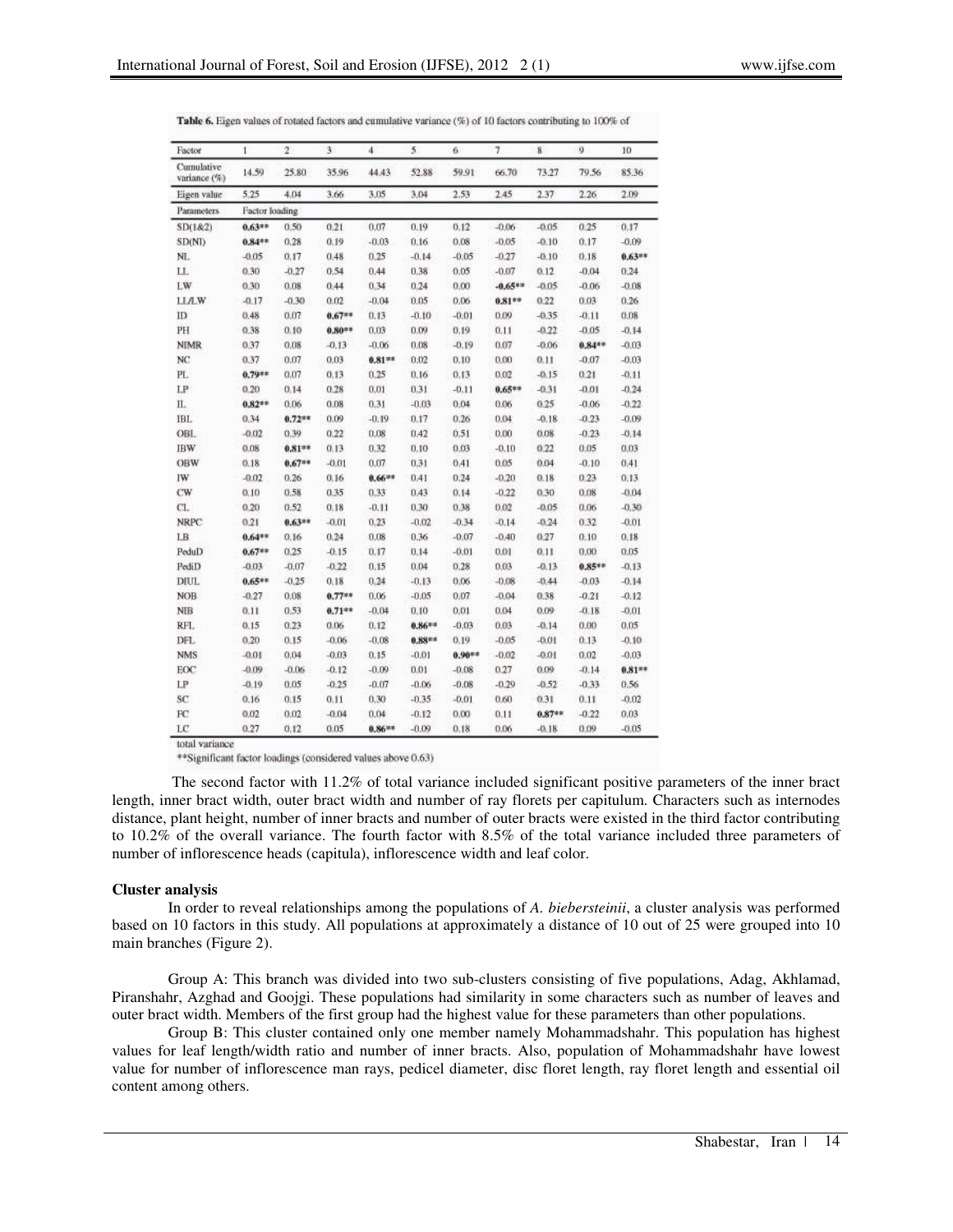

**Figure 2.** Dendrogram of the similarities among the 25 Iranian wild populations of *A.biebersteinii* , using Wards method based on 10 factors.

Group C: This branch only include one member namely Meshkinshahr population. This population has highest value for number of inflorescence main rays and pedicel diameter. length of head peduncle and number of inner bracts were lowest in this population.

Group D: This branch was consisted of population of Eberoo only. This population has utmost value for peduncle length, inflorescence length, length of bract (outside at the base of inflorescence) and ray floret length, which caused the population to be classified into separate cluster.

Group E: This branch was divided into two sub-clusters including three populations of Buzhan, Ortokand and Golmakan. These populations had a similar shoot diameter (near inflorescence), internodes distance, inner bract length, inner bract width, number of ray florets per capitulum and peduncle diameter in comparison to the other populations.

Group F: This cluster only consist of one member namely Firooz Abad. This population has the highest values for leaf length and essential oil content. The lowest value for shoot diameter (near inflorescence), plant height, inner bract length, outer bract length, capitulum length and number of main was also observed for this population in this study.

Group G: This cluster comprises two populations including Tangehgol and Mishoodagh. Members of this group contained leaves with high degree of pubescence. Also, this group has the lowest value of leaf length, number of inflorescence heads (capitula), peduncle length and inflorescence length.

Group H: This branch divided into two sub-clusters, in which the first sub-cluster consisted of two populations (Sardabe and Ghasemloo), while second sub-cluster was made of Zanjan population. These plants were similar in terms of capitulum width, capitulum length and number of inner bracts.

Group I: Only includes population from Havar. This population was among the populations whit the highest leaf length/width ratios, plant height, outer bract length, number of outer bracts and disc floret length.

Group J: This branch was divided into two sub-clusters including three populations of Sati, Nenor and Siahbishe. They were similar from the points of number of inflorescence heads and distance of inflorescence from the upest leaf.

Group K: This cluster divided into two sub-clusters, the first sub-cluster consisted of three populations of Aman abad, Zaribar and Chelmir, and the Second sub-cluster included population of Golool. The common features of these plants were some qualitative parameters such as degree of leaf pubescence, stem color and flower color.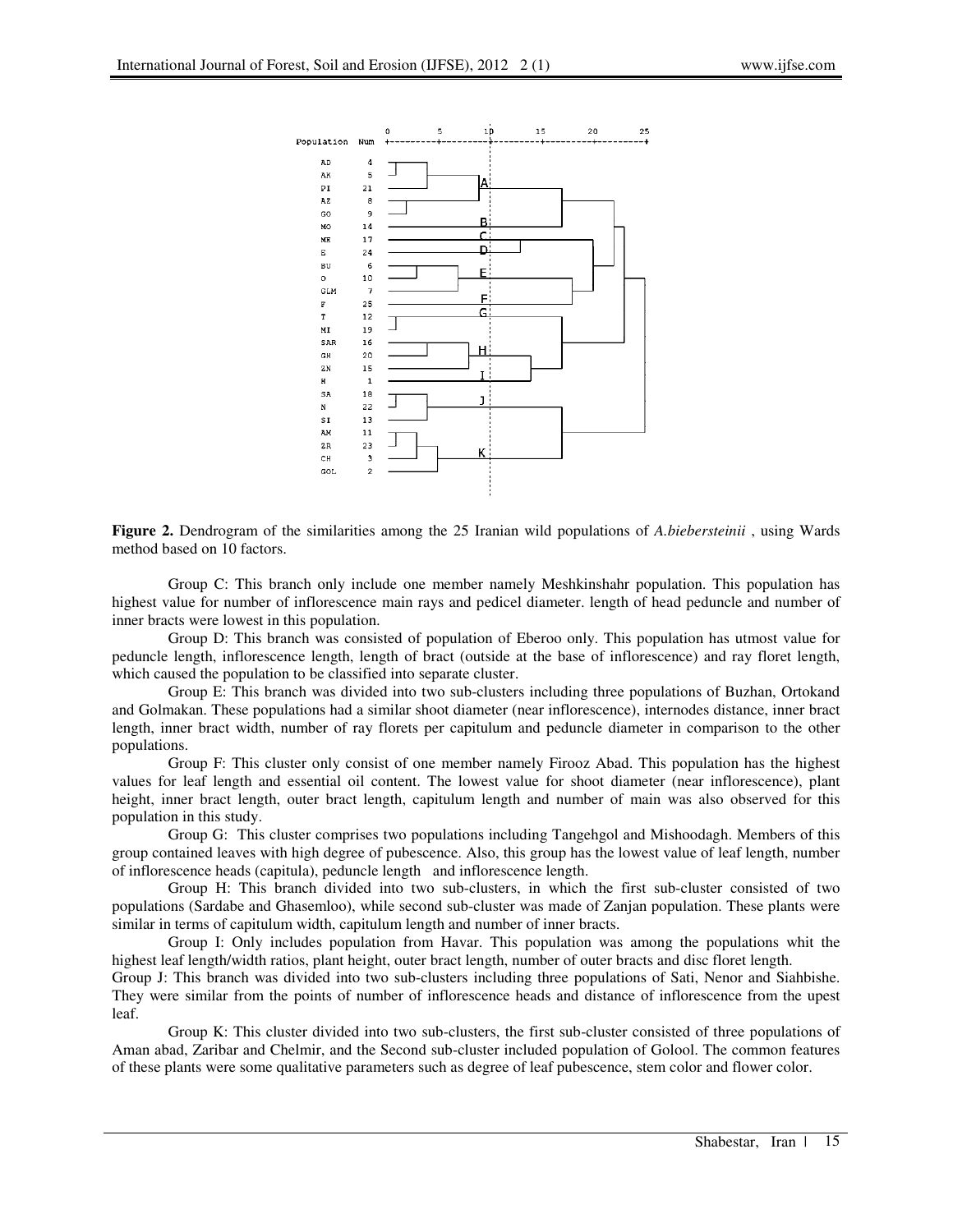### **Discussion**

It has widely been accepted that there is a correlation between environmental conditions and morphological variation of a certain plant species, and that species that can occupy a wide range of habitats are more variable in morphology than species with a narrow range of habitats (Baker, 1974; Sultan, 2001; Richards and Pennings, 2005). Morphological variation also is representative of the adaptability of populations to different habitat, species that has a greater morphological variation would be more adaptive to environment than species with a small morphological variation (Pang and Jiang, 1995).

*Achillea* species have a wide range of distribution in Iran. They differ widely in morphology, phenology, flowering and fruiting patterns (Mozaffarian, 2008). Some of which have significant morphological differentiation within them. It has been shown that there is a close relationship between the leaf area and there essential oil content; this parameters was reported to vary in a great degree among different populations of some *Achillea* species growing wild in different port of Iran (Rahimmalek et al., 2009).

Results of present study showed that there is a high morphological variation within populations of *A. biebersteiini* collected from different parts of Iran. As shown in Fig. 2 populations of Adag and Akhlamad, Tangehgol and Mishoodagh, Sati and Nenor, Aman Abad and Zaribar were the most similar than other studied populations and, in country, populations of Adag and Golool have the least similarity. The population of Firooz Abad has the lowest similarity with others, which has different mean value for many characteristics than other populations such as the highest values for leaf length and essential oil content, Also it has lowest value for shoot diameter (near inflorescence), plant height, inner bract length, outer bract length, capitulum length and number of main stem.

In conclusion, morphological diversity is the observable physical variation present in populations and includes both genotypic and environmental components (Schlichting and Levin, 1984; Tulig and Clark, 2000; Yeater et al., 2004). Genotypic variability is the component of variation that is due to the genotypic differences among individuals within a population or among populations within a species (Humphreys, 1991; Loos, 1993). Although morphology cannot be directly related to genotype, it has a strong genotypic basis. Therefore, morphological characters can be used as a measure of genetic variations between populations (Schlichting, 2002). In total, we observed in present study that the studied populations of *A.bieberstenii* are diverse and variations between them are high. Therefore, selection of suitable traits for use in breeding programs of this plant is possible.

#### **Reference**

Bader A, Flamini G, Cioni P L and Morelli I. (2003). Essential oil composition of *Achille santolina* L. and *Achillea biebersteinii* Afan collected in Jordan, *Flavour and Fragrance Journal* , 18, 36–38.

Baker H G (1974). The evolution of weeds, *Annual Review of Ecology and Systematics*, 5, 1–24.

- Baris O, Gulluce M, Sahin F, Ozer H, Kilic H, Ozkan H, Sokmen M and Ozbek T (2006). Biological activities of the essential oil and methanol extract of *Achillea biebersteiniii* Afan. (Asteraceae). *Turkish Journal of Biology*, 30, 65–73.
- Benedek B, Kopp B and Melizg M F (2007). *Achillea millefolium* L.. s.l. Is the anti-inflammatory activity mediated by proteaseinhibition? *Journal of Ethnopharmacology*, 113, 312–317.

Chevallier A (1996). *The Encyclopedia of Medicinal Plants*. London, UK: Dorling Kindersley Publishing Inc.

- Esmaeili A, Nematollahi F, Rustaiyen A, Moazami N, Masoudi S and Bamasian S (2006). Volatile constituents of *Achillea pachycephala*, *A. oxyodonta* and *A. biebersteinii* from Iran. *Flavour and Fragrance Journal*, 21, 2353– 3256.
- Ge S and Hong DY (1995). Biosystematic studies on Adenophora potaninii Korsh. Complex (Campanulaceae) III. Genetic variation and taxonomic value of morphological characters. *Acta Phytotaxonomica Sinica*, 33 (5), 433– 443.
- Huber Morath A (1986). *Achillea*. In: Rechinger K.H. (eds), Flora Iranica compositae VI-Anthemideae, Graz, Austria: Ackademiche Druck-U.
- Humphreys M O (1991). A genetic approach to the multivariate differentiation of perennial ryegrass (Lolium perenne L.) cultivars, *Heredity*, 66, 437– 443.
- Karlova K (2001). Essential oil from yarrow (*Achillea millefolium* complex), the content and the composition. Proceeding of 9th international conference of Horticulture, Lednice, *Czech Republic*. September 3rd-6th, 2: 339- 342.
- Kordali S, Cakir A, Akcin T A, Mete E, Akcin A, Aydin T and Kilic H (2009). Antifungal and herbicidal properties of essential oils and n-hexane extracts of *Achillea* gypsicola Hub-Mor. and *Achillea biebersteinii* Afan. (Asteraceae). *Industrial Crops and Products*, 29, 562-570.